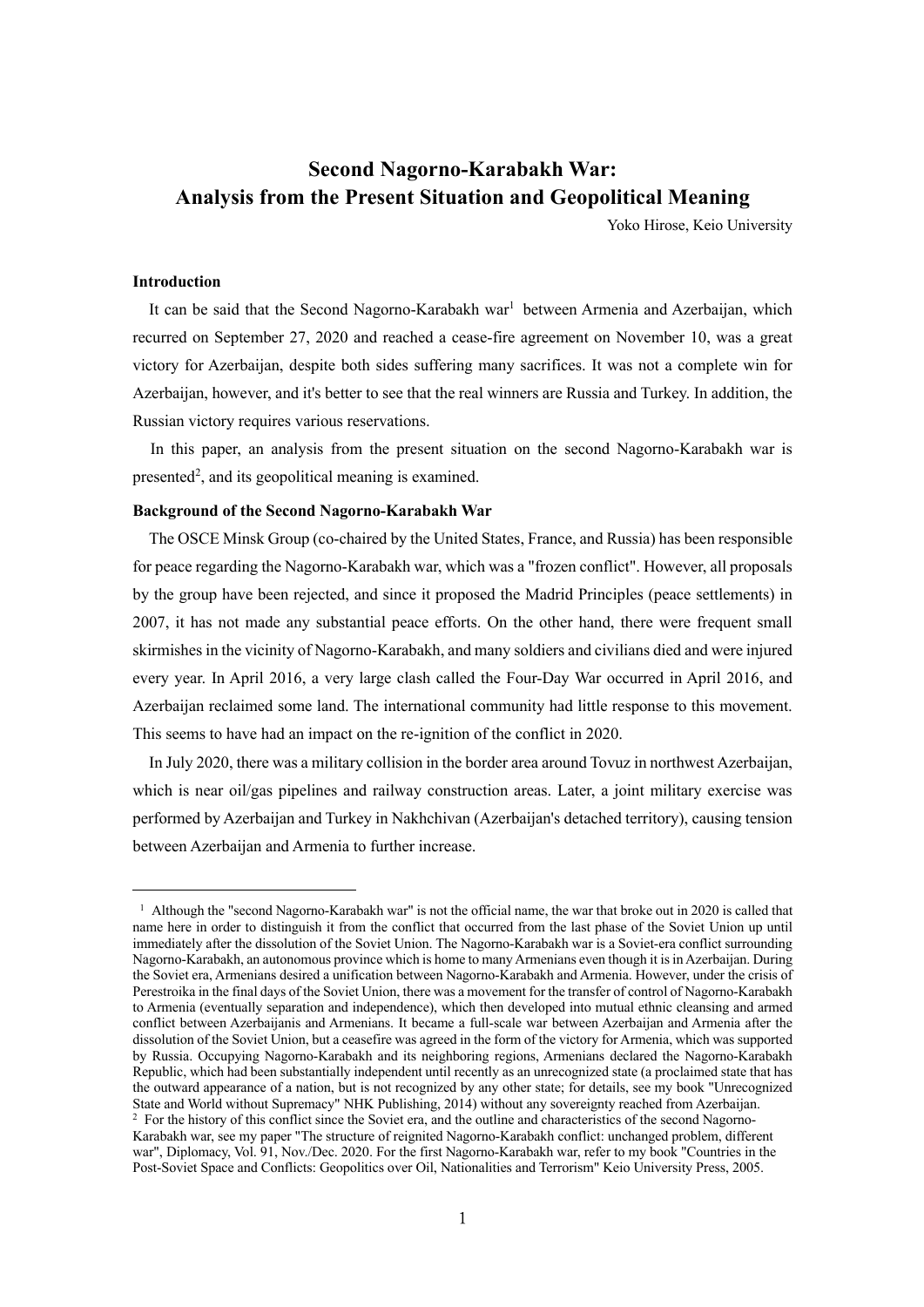As a result, the second Nagorno-Karabakh war broke out on September 27 2020. Both Azerbaijan and Armenia claimed that the first attack was by the other nation, but the most accepted theory is that Azerbaijan carefully prepared and started the battle.

There are six reasons for the recurrence of the conflict at that time as follows.

First, during the ceasefire period, Azerbaijan was earning revenue from oil and natural gas, enhancing its national power and increasing its international presence. It used an ample military budget to prepare state-of-the-art weapons, and put an emphasis on military personnel training as represented by the special forces training carried out in Turkey and Pakistan. It also performed detailed research on NATO's tactics and enhanced its comprehensive military power.

Second, Azerbaijan had built-up discontent over Nikol Pashinyan, Prime Minister of Armenia. Pashinyan, who has served as Prime Minister<sup>3</sup> since a political change in 2018 after 20 years of administration by Presidents hailing from Nagorno-Karabakh, was expected to take a moderate stance on the issue because he had nothing to do with Nagorno-Karabakh, but instead irritated Azerbaijanis with provocative behaviors.

Third, Turkey provided full support for Azerbaijan. In addition to the aforementioned joint military exercises, President Recep Tayyip Erdoğan criticized Armenia as the biggest obstacle to long-term peace and stability of the region in the UN general debate just before the conflict recurred. It is highly likely that military assistance was promised.

Fourth is the state of affairs in Russia. Given the fact that the relationship between Russia and Armenia was close, and Armenia is a member of the Collective Security Treaty Organization (CSTO)—a military alliance led by Russia, Russia should have participated in a war on the Armenia side, but it kept its neutrality on the second Nagorno-Karabakh. The reasons why Russia did not join the war on the Armenia side were that Russian President Vladimir Putin was distrustful of PM Pashinyan<sup>4</sup>, that Russia provided arms to Azerbaijan as well as Armenia<sup>5</sup>, and that Azerbaijan has been far more geopolitically important than before. The relative decline in Russia's hold in the post-Soviet space in recent years should also be an important background.

Fifth, Russia needed to direct its people's discontent toward the outside, or Armenia, in order to maintain stability as an authoritarian state. In 2020 in particular, not only was there social instability caused by the COVID-19 pandemic, but there may have been an impact caused by a long-lasting act of protest in Belarus, another authoritarian state of the post-Soviet space.

Sixth, since countries around the world were under pressure to handle the pandemic and U.S.

<sup>&</sup>lt;sup>3</sup> The highest form of authority was changed from President to Prime Minister so that the former President Serzh Sargsyan could stay in power even if his position changed.

<sup>4</sup> Центр «Досье», "Как Кремль вмешивается во внутреннюю политику соседних стран ~ Часть четвертая: «Борода» из Еревана и мягкая сила в Баку" (https://dossier.center/azerb/): David Batashvili, "Nikol Pashinyan's Russian Problem," *Security Review*, 2019 (https://www.gfsis.org/publications/view/2684), etc.

<sup>5</sup> Russia claimed its legitimacy, stating that it sells weapons at low prices or for free to Armenia but at high prices to Azerbaijan.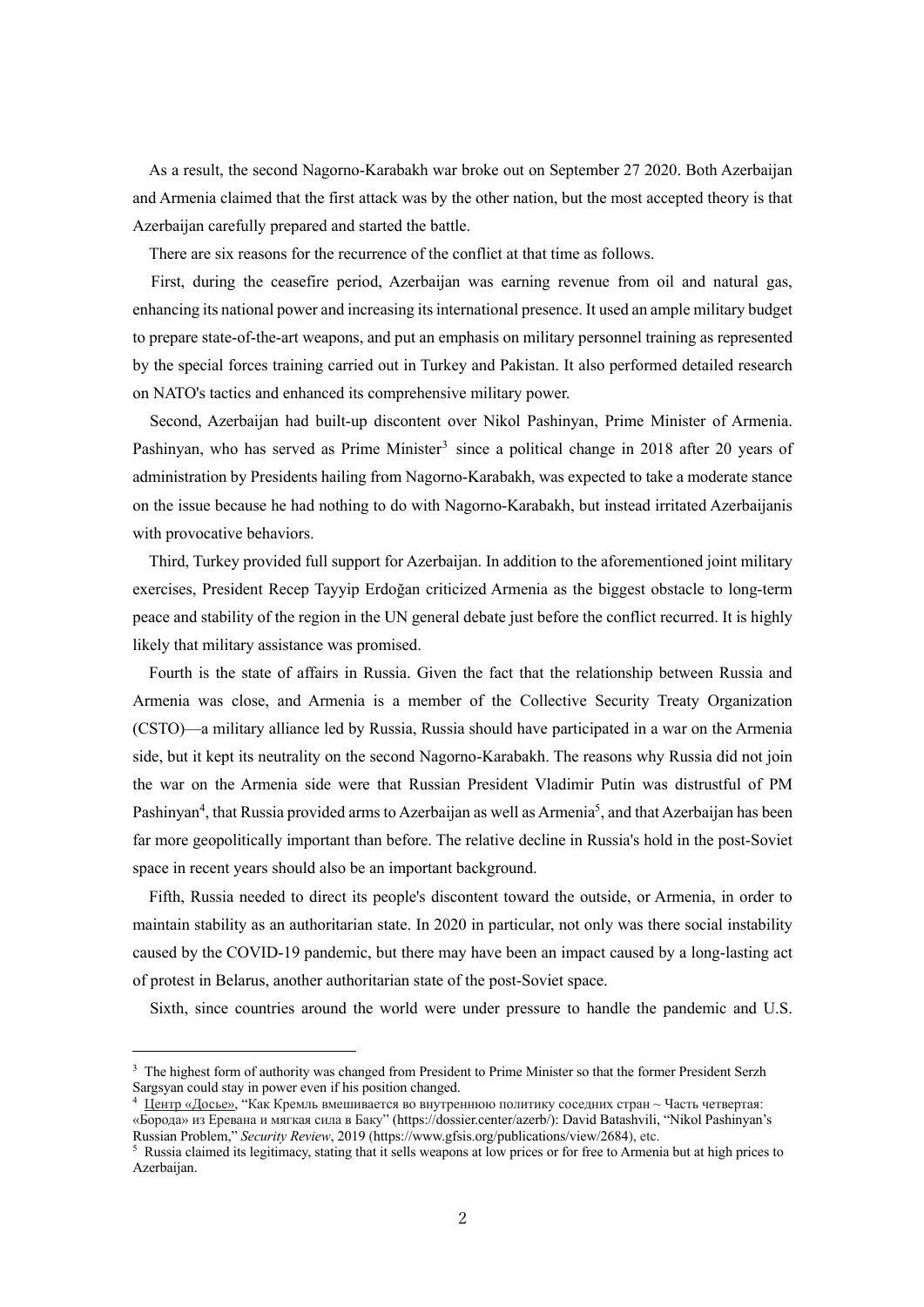diplomacy was weak because of the presidential election, it may have been thought that a war or recapture of territory would not be interrupted easily.

The combination of these elements is thought to have led to the recurrence of the conflict.

## **Characteristics of the Second Nagorno-Karabakh War: Difference from the First**

The second Nagorno-Karabakh war was different from the first in many ways, and these differences were what made the second war unique.

First is engagement with regional powers.

During the first conflict, Russia supported Armenia, and Iran also supported it by providing supplies, but Turkey only supported Azerbaijan politically.

In the second conflict, however, Russia remained neutral and took the position of not joining the war in accordance with CSTO unless Armenian territory is attacked. Iran, which is home to many Azerbaijan people, was also afraid of the impact by the conflict and supported Azerbaijan by demanding Armenia to withdraw from the occupied territory<sup>6</sup>. In addition, Turkey provided its full support for Azerbaijan both militarily and politically.

Second is that the battle has turned into a "modern war", with unmanned aerial vehicles (UAV), cyberwar, and information warfare playing a major role. The latest UAVs purchased from Israel and Turkey were used to destroy Armenian air defense systems, and ground troops and special forces coordinated an attack after threats were eliminated that targeted UAVs, such as short-range antiaircraft missiles and antiaircraft artillery positions, and other threats including ground forces such as tanks. This strategy produced a huge result in particular.

## **Ceasefire and Result of the Second Nagorno-Karabakh War**

Two humanitarian ceasefires by Russia and one by the United States were broken almost instantly and the war seemed to be getting bogged down, but it reached a complete ceasefire through the intermediation of Russia on November 10. The bargaining chips used to get the countries to accept the ceasefire were believed to be the fall of an important place, Shusha, and the accidental shooting of a Russian military helicopter by Azerbaijan on November 9.

With this ceasefire agreement<sup>7</sup>, Armenia returned all of the locations it had occupied up to that point back to Azerbaijan, and approx. 40% of the land that Azerbaijan secured during this battle, and Russian peacekeeping forces were deployed to the remaining Nagorno-Karabakh territory. A peacekeeping center was established and is jointly managed by Russia and Turkey. Armenia acquired a transportation route between mainland Armenia and Stepanakert, the capital of Nagorno-Karabakh, by way of the Azerbaijan territory. In exchange for this, Azerbaijan acquired a transportation route connecting the

<sup>6</sup> Iranian media supported Armenia, however.

<sup>7</sup> For the ceasefire agreement, see the Kremlin website (http://en.kremlin.ru/events/president/news/64384).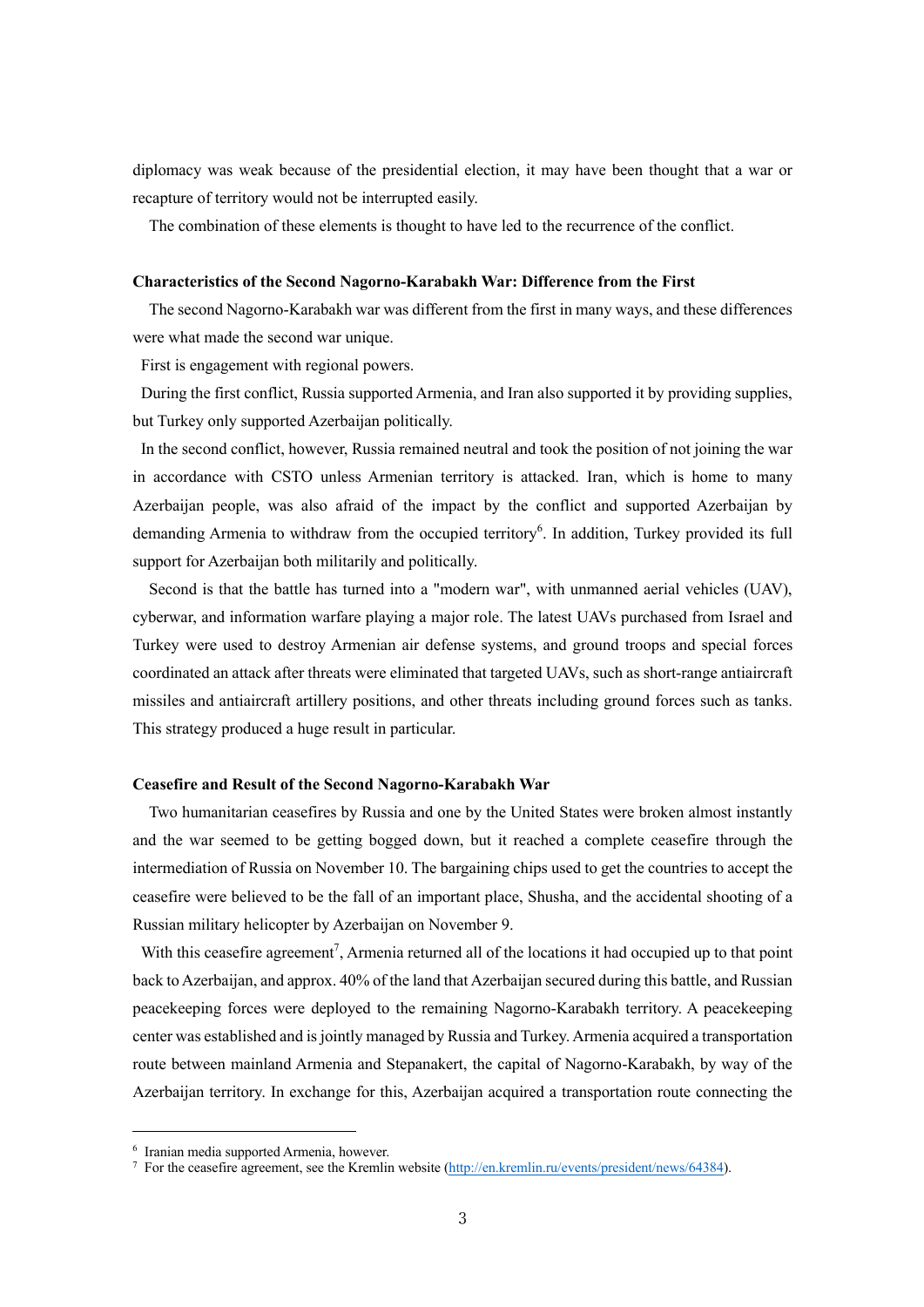mainland of Azerbaijan to Nakhchivan, a detached territory, by way of Armenian territory (under peacekeeping by the Federal Security Service (FSB)). A revival of a railway which played a major role in the Soviet era has been planned for the latter, which also means that Turkey will not only be able to reach the mainland of Azerbaijan but also Central Asia by land by way of the Caspian Sea.

It is said that the gist of this proposal had been presented unofficially by Russia as a "Lavrov plan" for approx. 3 years, but Azerbaijan had been determined to refute the development of peacekeeping by Russia<sup>8</sup>.

#### **Geopolitical Meaning of the Result of This War**

This conflict ended with the victory of Turkey, which supported Azerbaijan, and Russia, which won a significant presence in the ceasefire agreement while maintaining its neutrality, not to mention Azerbaijan, the winner of this battle. I would like to point out that the geopolitical significance from the results of this conflict is extremely significant<sup>9</sup>.

First of all, the position of Azerbaijan, which won against Armenia, in the post-Soviet space in particular has improved significantly. It should be emphasized that the victory increased respect for Azerbaijan, which is near Central Asian countries and professes Islam. Since 2021, the deepening of the relationship between Azerbaijan and Central Asian countries has been evident. For example, Kazakhstan announced plans to significantly expand the port function of Port Aktau in order to promote export to Turkey and Europe via Azerbaijan. The most emblematic case was the agreement between Azerbaijan and Turkmenistan on joint oil field exploration. Both of the countries had been disputing over an oil deposit for many years, which Azerbaijan called Kepez and Turkmenistan called Serdar, but they replaced the names with a common name, Dostluk, meaning "friendship" in the Turkic languages, and decided to cooperate for the development of the deposit. This means a resolution of concerns between Azerbaijan and Central Asia. In addition, Afghanistan, Azerbaijan, and Turkmenistan agreed to develop a region linking Afghanistan and Turkey via Turkmenistan and Azerbaijan, known as the "Lapis Lazuli corridor". In this way, Azerbaijan has taken a central position in regional development with the victory. Russia and Iran are wary of the expansion of Azerbaijan's influence. Both countries do not welcome Azerbaijan and Central Asia to deepen trade and political relations in such a way as to circumvent the two nations. Russia and Iran conducted a military exercise in the Caspian Sea in October while the Nagorno-Karabakh war was in progress, which was seen as a check against the strengthening of the relationship between Azerbaijan and Central Asia.<sup>10</sup>

<sup>8</sup> Thomas de Waal, "A Precarious Peace for Karabakh," *Carnegie Moscow Center*,11 Nov 2020 (https://carnegie.ru/commentary/83202).

<sup>9</sup> For Armenia, the United States, France, and Iran, which lost in the geopolitical game, read my paper "The Second Nagorno-Karabakh War: Analysis of the Present Situation", International Affairs Journal, Vol. 91, 2021.

<sup>10</sup> Paul Goble, "Growing Azerbaijani–Central Asian Ties Likely to Trigger Conflicts With Russia and Iran," *Eurasia Daily Monitor*, Volume: 18, Issue: 28, 18 February 2021 (https://jamestown.org/program/growing-azerbaijani-centralasian-ties-likely-to-trigger-conflicts-with-russia-and-iran/).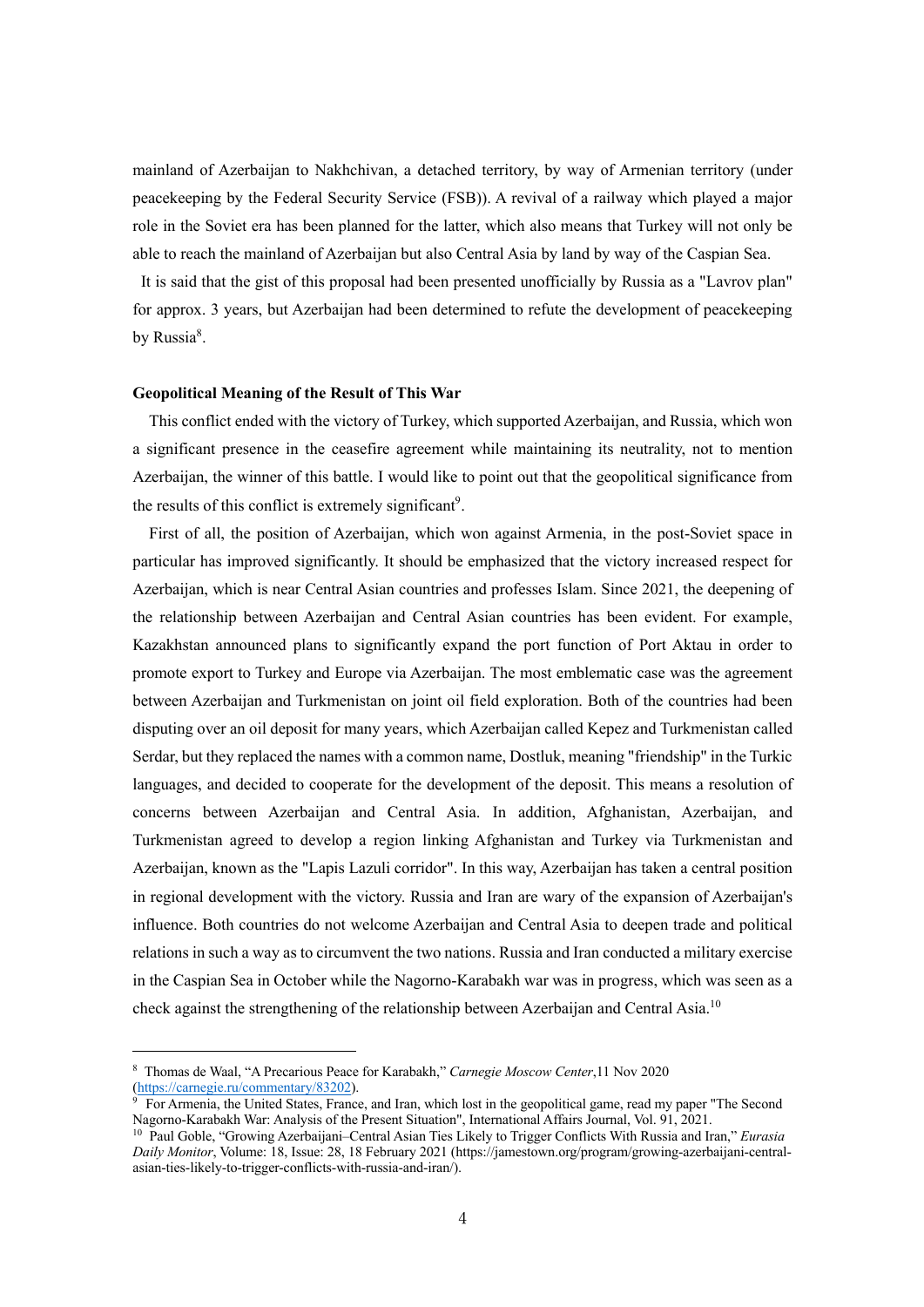Turkey's geopolitical victory is obvious. Azerbaijan's victory, which Turkey backed entirely, was a strong indication of Turkey's influence. First of all, the creation of a corridor connecting the Azerbaijan mainland and Nakhchivan means that Turkey has become more influential not only in Azerbaijan but also in Central Asia through the Caspian Sea. The power of Turkish UAVs attracted attention from around the world, and Ukraine and other countries strengthened their military cooperation with Turkey and bought Turkish UAVs in bulk. While the Nagorno-Karabakh war carries the nuance of a substitute war for the Middle East and with some expected Middle East countries to join the conflict<sup>11</sup>, Turkey strengthened its position in the Middle East by winning the battle. Iran officially supported Azerbaijan, but since Azerbaijan was supported by Israel and Turkey—two countries Iran had tension with, it provoked awareness in the country that it lost in the war.

Russia is often regarded as the true winner of the conflict. Russia definitely gained a lot of benefits, but quite a few people also argue that it actually suffered in a significant way; it can be said that both positive and negative effects occurred.12

On the positive side, it was significant that Russia was allowed to deploy peacekeeping forces in the territory of Azerbaijan, which is not a member of the Collective Security Treaty Organization (CSTO) and prohibits stationing of foreign forces in its domestic laws. This allows Russia to watch Georgia, which is in conflict with the country, from the south. At the same time, it also means that Russia can put Nagorno-Karabakh, which was the only post-Soviet unrecognized state that Russia could not influence, under its pressure. Another positive outcome is that Russia not only prevented full intervention by Turkey, but it also means that it can keep a watchful eye on Turkey, which will likely extend its influence on the post-Soviet countries of the Turkic peoples, with the presence of its peacekeeping forces. Also, while Russia's declining centripetal force has been pointed out<sup>13</sup> due to serious turmoil in the post-Soviet space, it was a good opportunity to show the influence of Russia to the world by leading a cease-fire agreement. Furthermore, the United States and France, the co-chair countries of the OSCE Minsk Group (which are almost synonymous with Europe and the United States and NATO), completely lost their presence in the Caucasus region. This also allowed Russia to make the world re-recognize that the post-Soviet space is under its influence. If the Nakhchivan-Azerbaijan

<sup>12</sup> For more information on the meaning of the second Nagorno-Karabakh war for Russia, refer to my paper "Nagorno-Karabakh War and Russia", Journal of World Affairs, Vol. 69 No.2, 2021.

<sup>&</sup>lt;sup>11</sup> Oatar also supported Azerbaijan because of close relations between Oatar and Turkey, according to an interview with an Azerbaijan diplomat conducted by the author on November 17, 2020. On the Gulf Cooperation Council (GCC) summit held on January 5, 2021, Saudi Arabia, the United Arab Emirates, and other countries agreed to cancel a breakoff with Qatar which had continued since June 2017, but Qatar was deepening its relations with Turkey and Iran meanwhile. On the other hand, Saudi Arabia and the UAE supported Armenia from an anti-Turkish position (Jonathan Fenton-Harvey, "How the Armenia-Azerbaijan conflict could spiral into a proxy war, *The New Arab*, 6 Oct 2020 (https://english.alaraby.co.uk/english/indepth/2020/10/6/could-the-armenia-azerbaijan-conflict-spark-a-proxy-war), and Alessandro Bruno, "Nagorno-Karabakh Conflict and Gulf States' Stakes," *Gulf International Forum*, 20 Oct 2020 (https://gulfif.org/nagorno-karabakh-conflict-and-gulf-states-stakes/)).

<sup>&</sup>lt;sup>13</sup> The author does not fully agree with the view that the incident in the post-Soviet space in 2020 is due to Russia's declining centripetal force. For that matter, refer to my paper "Confusion among the Countries around Russia - Has Russia's Centripetal Force Declined?", Peace Forum, March 2021 (Vol. 27 No. 3).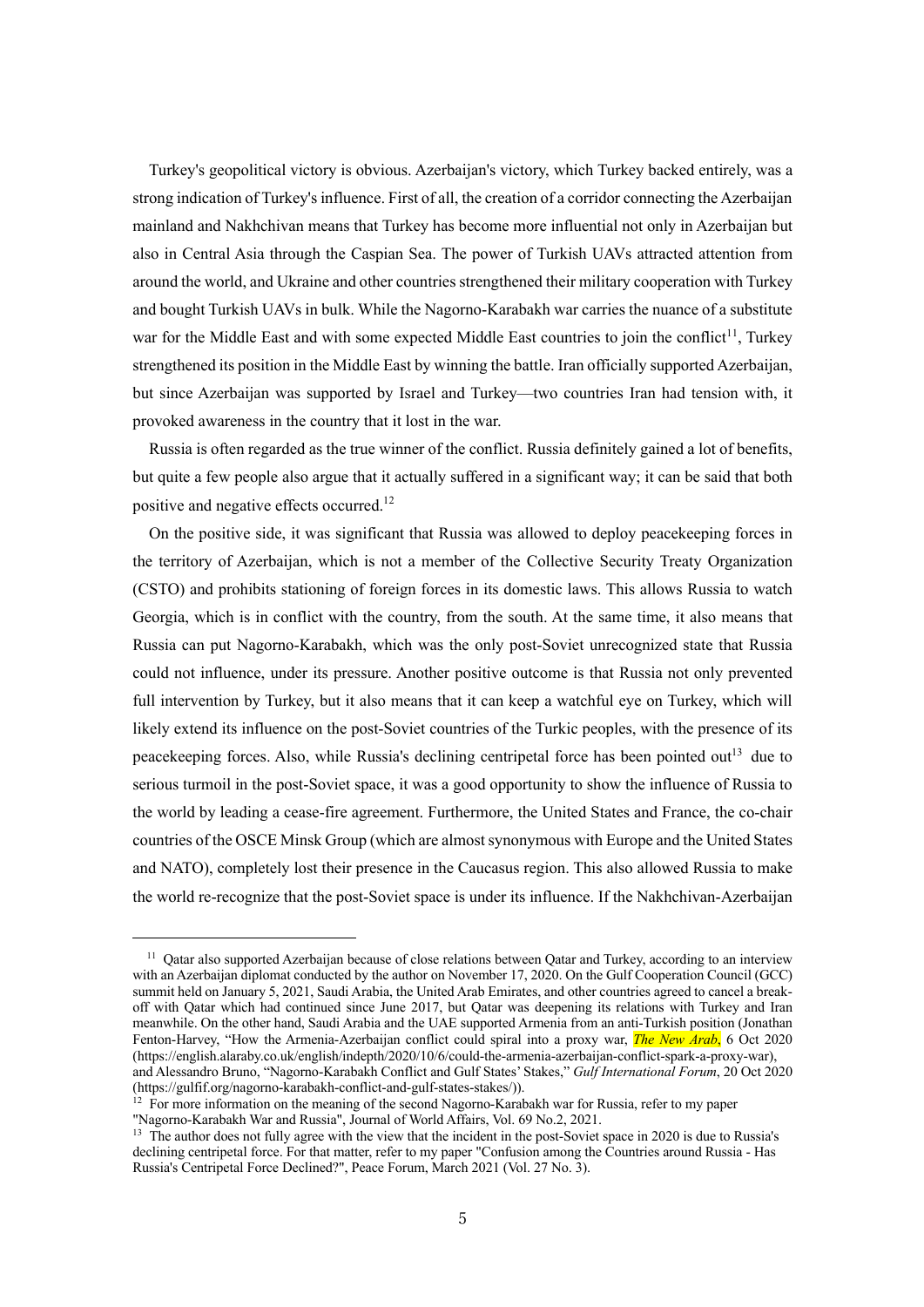corridor and railway is restored, Russia will be able to engage in large-scale exports to the Middle East via Turkey, and some point out that it could make Russia the biggest beneficiary<sup>14</sup>.

On the other hand, there were quite a few negative consequences for Russia. First, by maintaining its neutrality, the meaning of the CSTO was brought into question. Some criticize that maintaining neutrality is a betrayal against Armenia and that Russia has lost Armenia. The dispute completely destroyed Armenia's air defense system and exposed the weakness of Russian weapons, which could have been prevented if it supported Armenia. In addition, the breaking of two ceasefires through the intermediation of Russia brought the country's influence into question, and some say that the final ceasefire would not have been achieved if the accidental shooting of a helicopter did not occur. The reality created by the ceasefire could lead to the spread of Pan-Turkism and the expansion of Islam movements, which would not only adversely affect Russia's international position, but also stimulate Islamic radicalism in Russia; some argue the possibility of Russia's strategic defeat. Some also argue that the development of peacekeeping forces, which is considered the reason behind Russia's victory, is not worth the huge amount of expenses to deploy armies in South Caucasus. Finally, Russia would be concerned that Ukraine, which is hostile against Russia, is interested in recovering the territory it lost using the same method as Azerbaijan and strengthening its military cooperation with Turkey. The Black Sea distribution of power is likely to be disadvantageous for Russia.

### **Afterword**

As described above, the conclusions of this war cannot be easily analyzed, and there are many future challenges.

First, it should be a cause for concern that the non-modern method of recovering territory that was taken in a war by means of another war was accepted by the international community. Under the confusion brought about by COVID-19, the international community only welcomed the ceasefire, and connived at the recovery by force. Of course, the reignition of the war is also attributable to the international community, which left the frozen conflict for many years, and it is difficult to criticize the fact that Azerbaijan has recovered its own territory that was Azerbaijan territory in the first place under international laws. The international community must firmly recognize that the method of "recovering territory by war" will not be a new reality in today's world.

Azerbaijan's technique highlighted the characteristics and meaning of a "modern war". Such war methods will be considered increasingly threatening to the world, and international countermeasures and preparations will be necessary.

It is no doubt that the consequences of this battle will largely affect the geopolitical distribution of power. Turkey's influence will definitely increase and that of the United States and Europe will

<sup>&</sup>lt;sup>14</sup> The argument is based on the fact that a huge amount of cargo was carried during the Soviet era in 1930-80s and the circumstance where Russia controls the Armenian railway system.